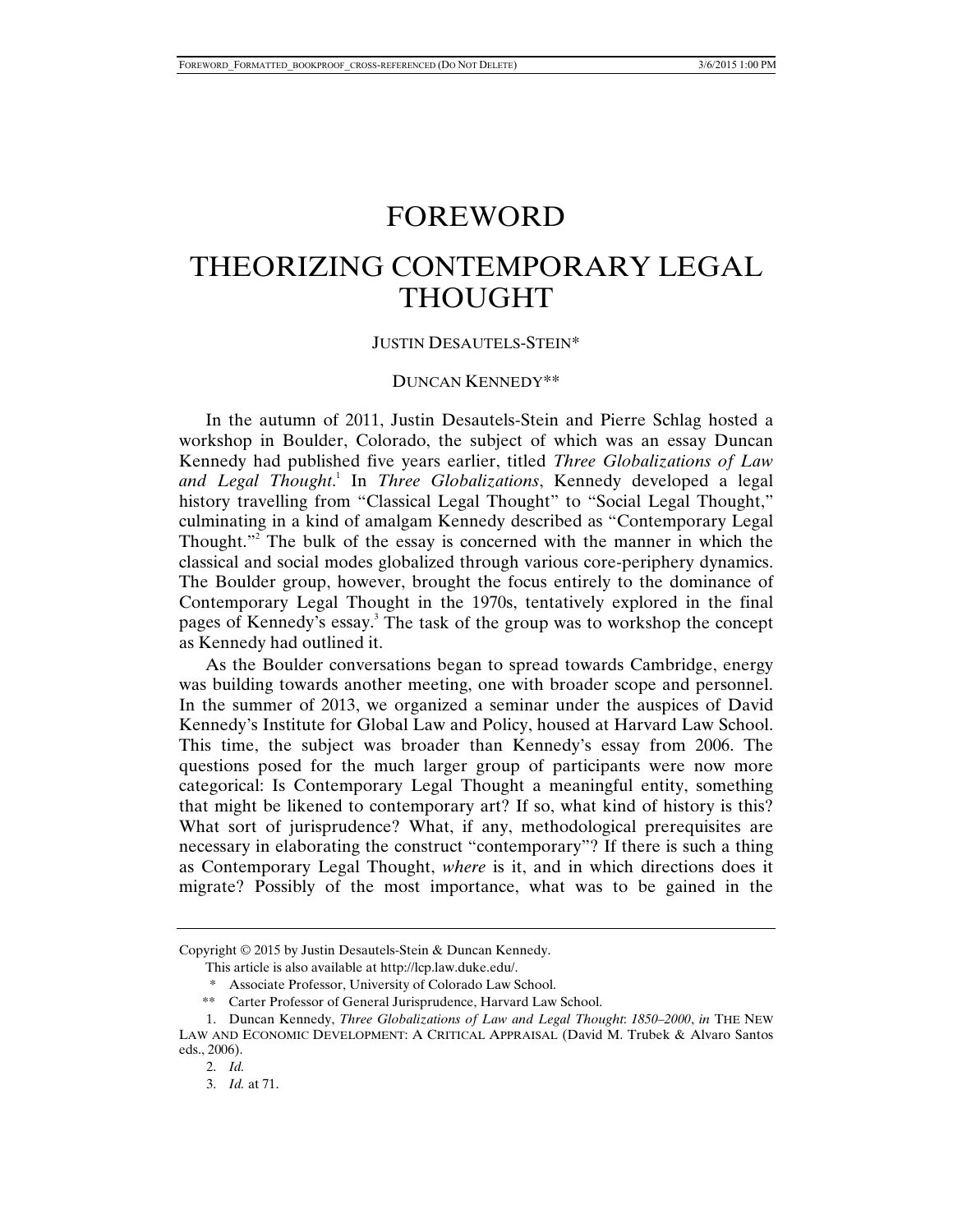conceptual purchase of "Contemporary Legal Thought?" The Harvard conversations were fruitful, yielding two symposia: the one published in this issue, the other in a special issue of *Law & Critique*.<sup>4</sup> Beyond Kennedy's initial explorations, these publications provide a helpful beginning in the attempt to theorize Contemporary Legal Thought.

The participants in these conversations—thankfully—were hardly of one mind. Some, as in the articles included here by Chris Tomlins<sup>5</sup> and Jack Schlegel,<sup>6</sup> provide comradely critical readings of Kennedy's Three *Globalizations*. Tomlins poses the question why, given that so much of Kennedy's work has been historical, Kennedy has never been treated as a legal historian. As Tomlins says, "[Kennedy's] work sits outside the legal-history canon; it has never been intellectually required of legal historians that they grapple with it, either in substance or method  $\dots$ . Among the generality of legal historians, its time may yet come."<sup>7</sup> Interested in engaging with *Three Globalizations* as structuralist legal history rather than traditional intellectual history,<sup>8</sup> Tomlins agrees with much of Kennedy's historical narrative.<sup>9</sup> His primary complaint comes in the context of Kennedy's articulation of Contemporary Legal Thought. According to Tomlins, whereas Kennedy's structuralism posited easily identifiable grammars in the first two "globalizations," Contemporary Legal Thought is thoroughly disaggregated and unsynthesized, with "no emergent *langue* to transnationalize, only *paroles.*" 10 Tomlins, in contrast, suggests that Kennedy has in some measure lost sight of the ball. The ball is neoclassical economics. $11$ 

In his essay, Jack Schlegel picks up the ball and runs with it, though from a somewhat more familiar law-and-society perspective. After citing Kennedy's suggestion that law and society interact in a mutually constitutive dialectic, Schlegel points to Kennedy's systematic privileging of law's structuring role.<sup>12</sup> "Kennedy is very good at legal analysis, especially the structural analysis of law, as well as at legal intellectual history."13 However, Schlegel laments, "[h]e seems not very interested in economic history."14 The problem, as Schlegel sees it, is that although Kennedy concedes that the causal arrows move in both directions, Kennedy consistently relegates the materiality of economic life to the outhouse.

- 12. Schlegel, *supra* note 6, at 21–22.
- 13. *Id.* at 22.
- 14. *Id.*

 <sup>4.</sup> *Special Issue: Perspectives on Contemporary Legal Thought*, 25 LAW & CRITIQUE (2014).

 <sup>5.</sup> Christopher Tomlins, *The Presence and Absence of Legal Mind: A Comment on Duncan Kennedy's* Three Globalizations, 78 LAW & CONTEMP. PROBS., nos. 1–2, 2015 at 1.

 <sup>6.</sup> John Henry Schlegel, Three Globalizations*: An Essay in Inquiry*, 78 LAW & CONTEMP. PROBS., nos. 1–2, 2015 at 19.

 <sup>7.</sup> Tomlins, *supra* note 5, at 3.

 <sup>8.</sup> *Id.* at 8–9.

 <sup>9.</sup> *Id.* 

 <sup>10.</sup> *Id.* at 9.

 <sup>11.</sup> *Id.* at 11.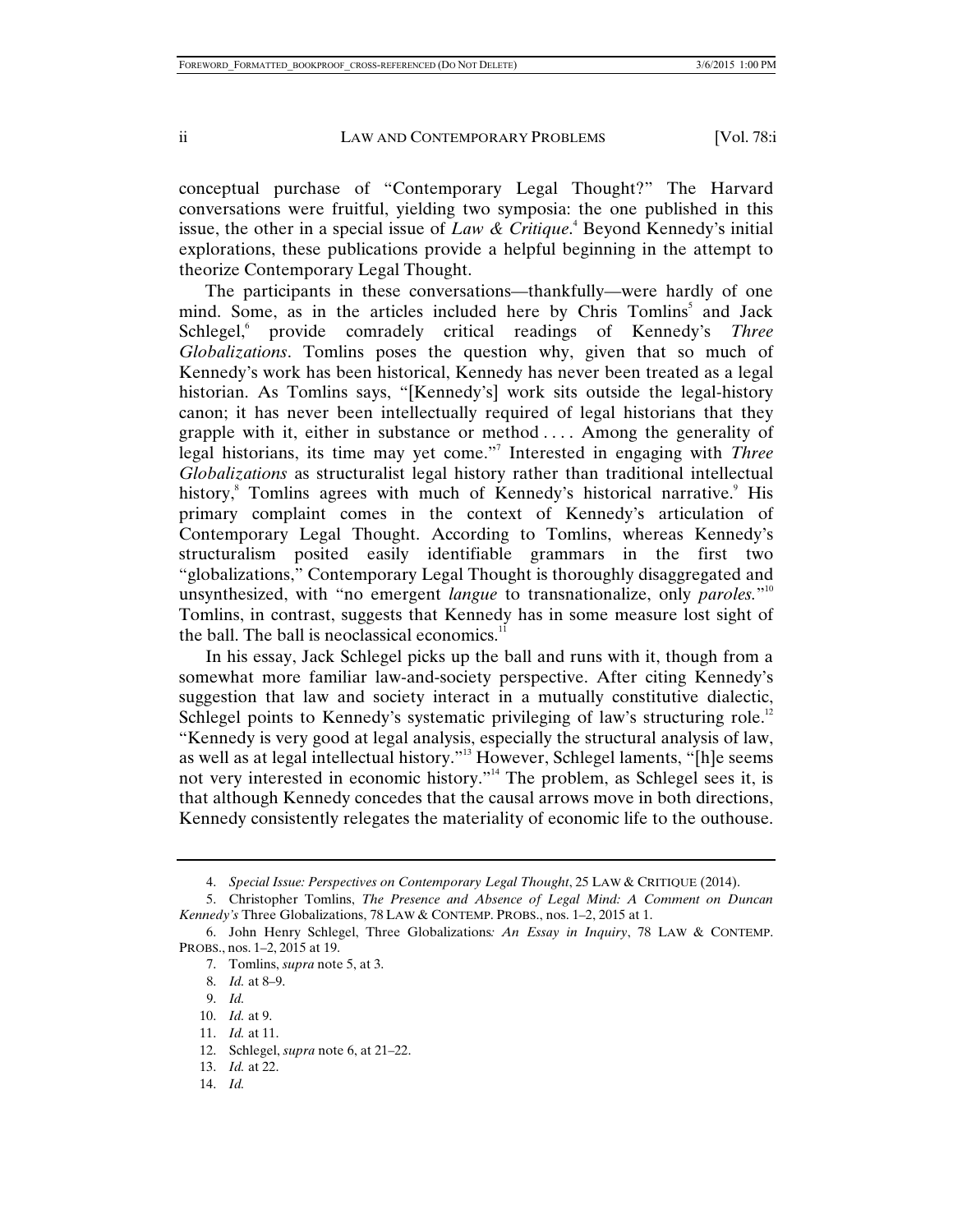This relegation is especially curious, since Kennedy is hopeful that his description of Contemporary Legal Thought will prove beneficial to the Party of the Left.<sup>15</sup> But how, Schlegel asks with Tomlins, can the story be of any real use so long as it refuses to engage with the so-called jurist's "absent antithesis," neoliberalism?

Justin Desautels-Stein continues in this vein, engaging the question of structuralist legal history alluded to by Tomlins, and how this mode of historiography navigates Schlegel's critique.<sup>16</sup> Desautels-Stein seconds Tomlins' suggestion that we take Kennedy's structuralism as the doing of history.<sup>17</sup> He begins with a brief summary of the influence of French structuralism on the "Harvard School" of legal structuralism, as well as the poststructuralist reaction that emerged in U.S. law schools by the  $1980s$ .<sup>18</sup> Desautels-Stein then asks why legal structuralism never entered the legal history canon, and suggests that Robert Gordon's famous article Critical Legal Histories might provide a clue.<sup>19</sup> Gordon's article, published in 1984, targeted Kennedy's legal structuralism as at that time—a most promising way of doing history. But this was not meant to be, and, as Tomlins mentions in his essay, structuralist legal history was off the scene by the 1990s. As Schlegel has argued, the brief carried in *Critical Legal Histories* for "indeterminacy located in contradiction" left little room for even the most sophisticated functionalist historians still working in the law-andsociety tradition.<sup>20</sup> Desautels-Stein responds with a defense of structuralist legal history, and suggests that if we find Contemporary Legal Thought difficult to conceptualize, the fault lies in part with critical (poststructuralist) historicism and the manner in which it has arrested the historiographical imagination.<sup>21</sup>

Others, like William Simon,<sup>22</sup> Amy Cohen,<sup>23</sup> and Annelise Riles,<sup>24</sup> are less interested in challenging Duncan Kennedy's theory of legal history here, and instead look for more exemplary areas of law that have born witness to developments of an arguably "contemporary" character. In his article, for instance, William Simon takes a close look at the core doctrines of administrative law, and finds that the field is split between a backward-looking fixation on canonical interpretations of the Administrative Procedure Act, and

 <sup>15.</sup> *Id.* at 27–32.

 <sup>16.</sup> *See* Justin Desautels-Stein, *Structuralist Legal Histories*, 78 LAW & CONTEMP. PROBS., nos. 1– 2, 2015 at 37.

 <sup>17.</sup> *Id.* at 39.

 <sup>18.</sup> *Id.* at 45–46.

 <sup>19.</sup> Robert Gordon, *Critical Legal Histories*, 36 STANFORD L. REV. 57 (1984).

 <sup>20.</sup> John Henry Schlegel, *CLS Wasn't Killed by a Question*, 58 ALABAMA L. REV. 967, 975 (2007).

 <sup>21.</sup> Desautels-Stein, *supra* note 16, at 56–59.

 <sup>22.</sup> William H. Simon, *The Organizational Premises of Administrative Law*, 78 LAW & CONTEMP. PROBS., nos. 1–2, 2015 at 61.

 <sup>23.</sup> Amy J. Cohen, *The Law and Political Economy of Contemporary Food: Some Reflections on the Local and the Small*, 78 LAW & CONTEMP. PROBS., nos. 1–2, 2015 at 101.

 <sup>24.</sup> Annelise Riles, *From Comparison to Collaboration: Experiments with a New Scholarly and Political Form*, 78 LAW & CONTEMP. PROBS., nos. 1–2, 2015 at 147.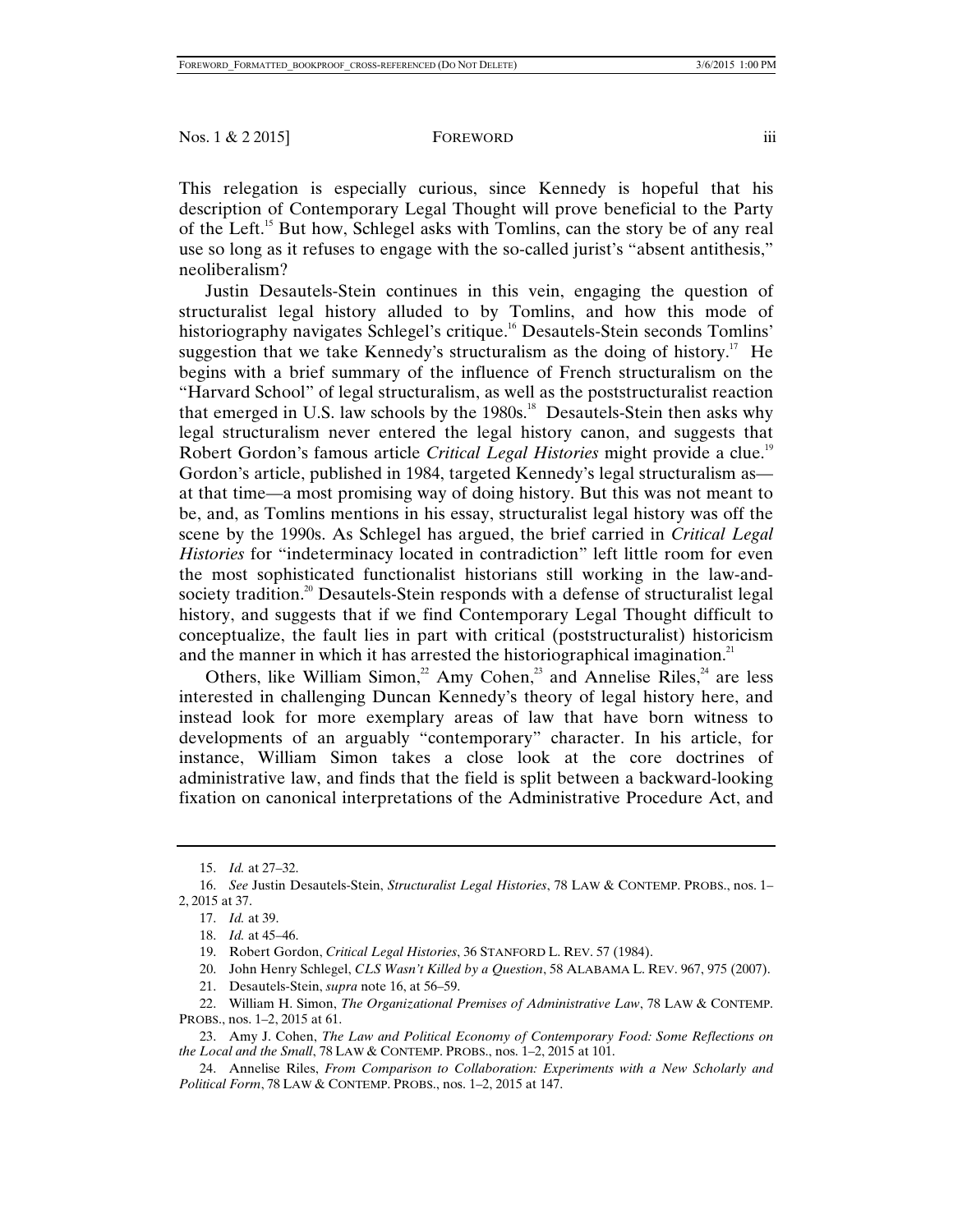a forward-looking, experimentalist mode of regulation. Simon suggests that, whereas the backward, canonical doctrines enjoy the lion's share of prominence in legal education, the more experimentalist, "performance-based" orientation best reflects the situation in Contemporary Legal Thought.<sup>25</sup>

Explicitly following Kennedy's scheme, and also in conversation with Simon's case for experimentalism, Amy Cohen looks to food law and finds a productive foil in the periodizing work of Harriet Friedmann and Philip McMichael.<sup>26</sup> Among the reasons for looking to food, Cohen suggests, is that "the production, provisioning, and cooking of food likewise encode basic human attitudes about the market, the state, law, technology, and sociocultural relations. As such, changes in the language of food—like changes in the language of law—reflect and require changes in these and other overlapping systems."<sup>27</sup> Cohen notes that, in focusing on this language of food, an obscured dimension of democratic experimentalism bubbles to the surface. Whereas contemporary food movements are increasingly urging decentralization, diffusion, and experimentalism in food markets, Cohen argues that legal theorists like Simon and Charles Sabel seem to reserve their interests in experimentalism for institutions of the state. In this, Cohen joins Tomlins and Schlegel in suggesting that the market's role in the theorization of Contemporary Legal Thought seems curiously absent.<sup>28</sup>

In her contribution, Annelise Riles explores Contemporary Legal Thought in the contexts of comparative law and anthropology of law. Riles argues that these fields have transformed in recent years, shifting away from an older core of premises and towards a newer model of "collaboration"<sup>29</sup> that may have something in common with the "performance-based" modes discussed by Simon. Also like Simon, Riles's claim is that this collaborative model has already displaced the older platform of "comparison," a platform increasingly undermined in "an era of cultural hybridity and interconnectedness and in the aftermath of anthropological critiques of the culture concept."30 As a result, Riles suggests that "we are all already collaborators, in all the possible senses of the term, and hence that a response to collaboration cannot simply be critique from outside—it must entail doing something with and within this template."<sup>31</sup> But what does this contemporary transition imply? Why care? For an answer, we see again a turn to the market. Riles argues that, in the older mode of comparative law and legal anthropology, the concept of "comparison" was crucial for the operation of the price mechanism in a market society. She writes:

Comparison played a very practical role in market transactions. How could

 <sup>25.</sup> *See generally* Simon, *supra* note 22.

 <sup>26.</sup> Cohen, *supra* note 23, at 104–17, 130–31.

 <sup>27.</sup> *Id.* at 102.

 <sup>28.</sup> Though now the target is Simon's theory, and not Kennedy's.

 <sup>29.</sup> *See generally* Riles, *supra* note 24.

 <sup>30.</sup> *Id.* at 163.

 <sup>31.</sup> *Id.* at 166–67.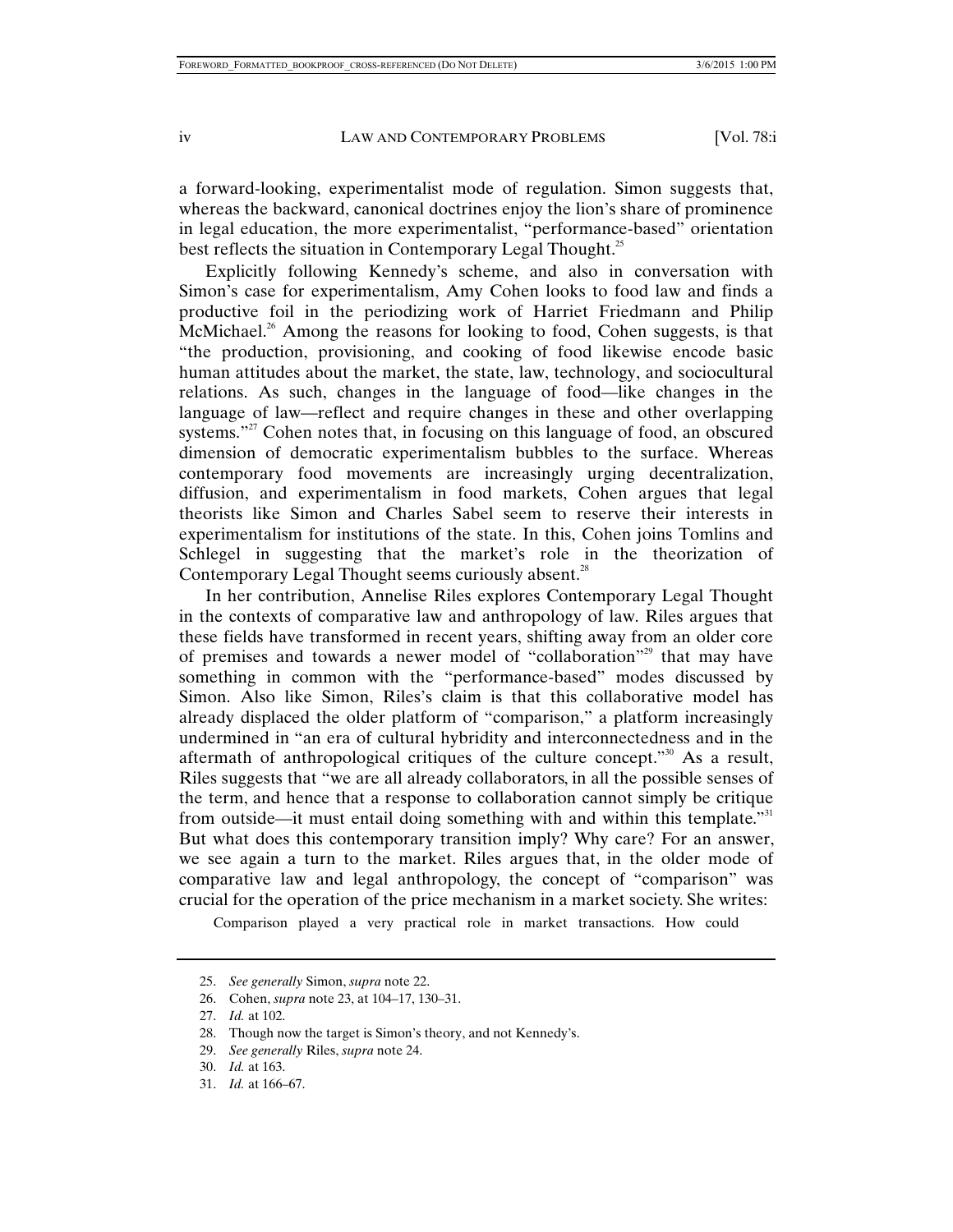arbitrageurs profit on the difference between the price of oil in one market or another without a comparative understanding of the legal, cultural, and economic institutions that determined price in each place to begin with?<sup>3</sup>

But in the aftermath of the financial crisis, this market model has given way to another, and it is here that the high stakes of Contemporary Legal Thought come into view—a new vision of market society marked by "a loss of faith in the coordinative power of price, or the ability of liberal legal institutions (tended by professional lawyers) to produce a well-functioning market  $\dots$ <sup>33</sup>. In this contemporary vision, "collaborative" markets cross "what were once different scales of social life . . . . The effect is that what were once two different spheres of activity—the descriptive (the province of the academy) and the institutional (the so-called "real world")—have collapsed into one another."34 It is this new world, Riles concludes, that generates an image of the legal academy, and legal education, as hopelessly out of touch with the "new normal."<sup>35</sup>

Riles's notion that Contemporary Legal Thought is knowable through the critique of older modes of legal reasoning resonates well in Pierre Schlag's powerful encounter with Wesley Hohfeld.<sup>36</sup> In Schlag's analysis, however, the target shifts. Whereas Simon, Cohen, and Riles focus on discrete fields of law, Schlag sets his sights on those persistent types of legal error shot through the entire terrain of Contemporary Legal Thought.<sup>37</sup> Schlag's purpose, however, is not merely to show that so-called postrealist modes of legal reasoning remain deeply confused (though this is one of his goals, for sure). But it is rather to use Hohfeld to produce a toolkit for new thinking, new ways in which the "intellectual, economic, and political" dimensions of law might be imagined. As Schlag writes, situating Hohfeld in Contemporary Legal Thought "opens up worlds of legal possibilities (of choices to be made in fashioning legal regimes) that we would otherwise likely pass by."<sup>38</sup>

Schlag's proposal that we take Hohfeld as a platform that might enable "exploitation of the cracks that apt criticism is able to open in the consciousness of time" finds sympathy in the broad jurisprudential treatment found in Paulo Barrozo's<sup>39</sup> final article. For Barrozo, the critique of Contemporary Legal Thought (or what Barrozo prefers to call "idealizing reflective-equilibrium") is imprisoned by a nineteenth-century amalgamation of "utopian rationalism," "consequentialist historicism," and popular will.<sup>40</sup> In the light of this "Great

 <sup>32.</sup> *Id.* at 165.

 <sup>33.</sup> *Id.* at 154.

 <sup>34.</sup> *Id.* at 156.

 <sup>35.</sup> *Id.* at 178–81.

 <sup>36.</sup> Pierre Schlag, *How To Do Things with Hohfeld*, 78 LAW & CONTEMP. PROBS., nos. 1–2, 2015 at 185.

 <sup>37.</sup> *Id.* at 192–201.

 <sup>38.</sup> *Id.* at 192.

 <sup>39.</sup> Paulo Barrozo, *The Great Alliance: History, Reason, and Will in Modern Law*, 78 LAW & CONTEMP. PROBS., nos. 1–2, 2015 at 235.

 <sup>40.</sup> *Id.* at 236–40.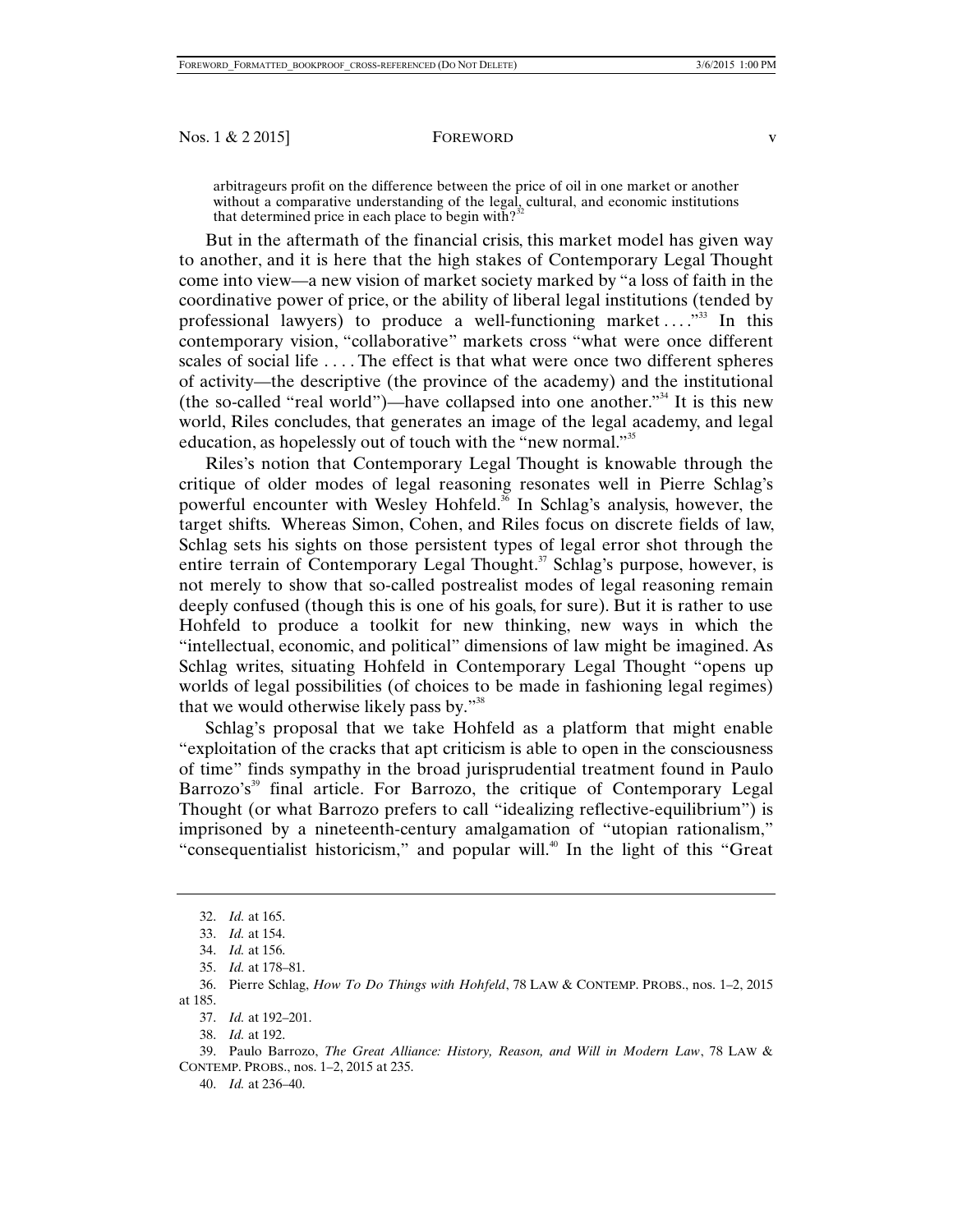### Alliance," Barrozo argues that

contemporary law and legal thought are best understood in light of three experiences: the entrance of the will of the masses onto the political stage of Western nations via institutionalized (primarily through the expansion of franchise and relaxation of eligibility requirements to hold office) and noninstitutionalized (often revolutionary) processes; the reconvergence of rationalist and historicist legal philosophies after two generations of considerable polarization; and, finally, the increased momentum that various versions of positivism, pragmatism, and reflective-equilibrium idealism in law gained from the previous two experiences.<sup>4</sup>

The unfortunate result is that, whether we are working with Kennedy's schematic of the "three globalizations," Simon's democratic experimentalism, or Schlag's refurbished toolkit of legal reasoning, Contemporary Legal Thought remains trapped in "the good offices of the moral imaginary of the Great Alliance."<sup>42</sup> And until the bigger picture of the Alliance is addressed, Barrozo concludes, we remain in chains as we struggle to imagine what Contemporary Legal Thought might become.

This sample of work from the Boulder and Harvard conversations is certainly eclectic, but we do see in it two common themes, one obvious, the other less so. The first theme concerns the role of the market in these theorizations of Contemporary Legal Thought. For Tomlins and Schlegel, Kennedy's legal structuralism dismisses neoliberalism at precisely the moment it ought to be receiving greater attention. In Tomlins' article, the critique comes at the level of the *langue*—that is, from within the structure of legal argument itself. For Schlegel, in contrast, the idea is that the *langue*, however it might be characterized, is left bare without the thick economic contexts the theory demands. In a different register, Simon theorizes Contemporary Legal Thought, and here in the particular field of administrative law, largely by way of an analogy to market performance. Building off articles like his *Toyota Jurisprudence*,<sup>43</sup> Simon argues for a reconceptualization of public law doctrine by way of analogy to innovations taking place in the market. Cohen pushes back on Simon, in something like the way Tomlins and Schlegel push on Kennedy, asking why the role of the market is not taken more seriously within the context of legal thinking about *private* law. Again, in a different register, Annelise Riles asks a similar question, highlighting the hidden market assumptions in the contemporary shifts in comparative law and legal anthropology.

The second theme is hinted at in Riles's article, and in the articles from Schlag and Barrozo as well, though we believe the theme's undercurrents run through the whole symposium. This theme concerns the notion that Contemporary Legal Thought is knowable as a distinctive moment in which the jurist experiences a loss of faith. But a loss of faith in what, exactly, and how is it

 <sup>41.</sup> *Id.* at 239.

 <sup>42.</sup> *Id.* at 248.

 <sup>43.</sup> William H. Simon, *Toyota Jurisprudence: Legal Theory and Rolling Rule Regimes*, *in* LAW AND NEW GOVERNANCE IN THE E.U. AND THE U.S. (Gráinne de Búrca & Joanne Scott, eds., 2006).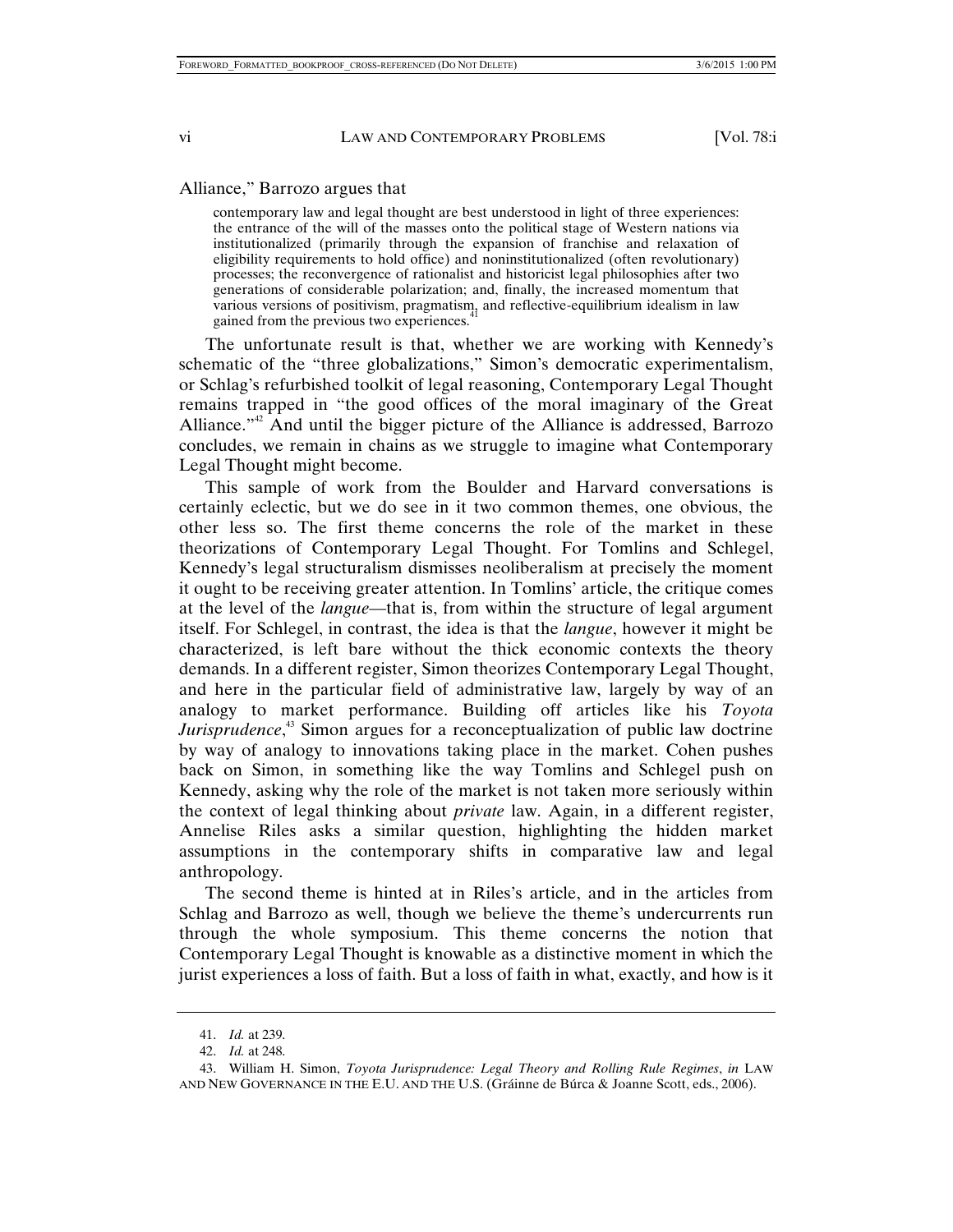to be distinguished from other moments of crisis in the history of legal thought? In our view, since at least the Civil War, and at least in the United States, there have been recognizable styles of legal argument.<sup>44</sup> These familiar styles are somehow different from the styles in which a lawyer or judge or legal academic might argue today. This "contemporary" difference, whenever it might be situated, is traceable to the jurist's experience of a decline in the internal coherence of legal argument—not in an actual decline<sup>45</sup>—which in turn generates a distinctive, and contemporary, style of legal reasoning.

Our use of legal coherence has little to do with jurisprudential debates about objectivism and the rule of law.46 The idea is not that, in the context of Contemporary Legal Thought, legal rules are no longer capable of determining right answers in a way that they could in some bygone time. Rather, we mean to situate legal coherence in phenomenological terms: it is the experience of the jurist that we're after—the way the jurist feels, sees, and makes her way through the work of legal argument—and not a description of law or a legal system existing beyond or somehow outside of that jurist's work. Thus, coherence (hopefully) emerges as the jurist approaches the real world work of making legal arguments and justifying the legal conclusions that are meant to be necessitated by those arguments.<sup> $47$ </sup> In a coherent legal medium, the jurist believes, the experience of legal necessity will be forthcoming. In this sense, there are two modes in which the jurist experiences legal necessity.<sup>48</sup> In the first, the jurist's faith in the legal materials is "precritical," meaning legal necessity is expected to emerge by virtue of the social world's natural and nonideological coherence. In the second, the jurist's faith is "postcritical," meaning legal necessity is experienced *despite* the jurist's suspicion that the very notion of

 <sup>44.</sup> For an analysis that predates the Civil War, see DUNCAN KENNEDY, THE RISE AND FALL OF CLASSICAL LEGAL THOUGHT (Beard Books, 2006); Duncan Kennedy, *The Structure of Blackstone's Commentaries*, 28 BUFF. L. REV. 205 (1979). Paulo Barrozo's work stands outside much of the other articles in this issue in the sense that Barrozo extends his analysis deeper into the early nineteenth century. His theory also condenses much of what has happened since in his fascinating portrayal of an intellectual alliance between rationalism and historicism. Barrozo explains that a "Great Alliance in law between reason, history, and the political will of the masses in the nineteenth century has ever since provided the conceptual and ideological conditions for the many ups and downs in the history of legal positivism, pragmatism, and reflective equilibrium idealism." Barrozo, *supra* note 39, at 240.

 <sup>45.</sup> For further discussion, see DUNCAN KENNEDY, A CRITIQUE OF ADJUDICATION (FIN DE SIÈCLE) (Harvard University Press, 1997); Justin Desautels-Stein, *Pragmatic Liberalism: The Outlook of the Dead*, 55 B.C. L. REV. 1041 (2014); Duncan Kennedy, *The Hermeneutic of Suspicion in Contemporary American Legal Thought*, 25 LAW & CRITIQUE 91 (2014).

 <sup>46.</sup> *See* Justin Desautels-Stein, *The Judge and the Drone*, 56 ARIZ. L. REV. 117 (2014); Duncan Kennedy, *Freedom and Constraint in Adjudication: A Critical Phenomenology*, 36 J. LEGAL EDUC. 518 (1986).

 <sup>47.</sup> *See generally* Kennedy, *Hermeneutic*, *supra* note 45, at 126 ("a given actor (or jurists in general) experiences the argument for a particular answer to a question of legal interpretation to be so strong that there is no plausible argument against it."); Desautels-Stein, *supra* note 45; Justin Desautels-Stein, *Back in Style*, 25 LAW & CRITIQUE 141 (2014).

 <sup>48.</sup> *See* Kennedy, *Hermeneutic*, *supra* note 45. For a similar analysis in the context of international legal thought, see Justin Desautels-Stein, *Chiastic Law in the Crystal Ball: Exploring Legal Formalism and its Alternate Futures*, 2 LONDON REV. INT'L L. 263 (2014).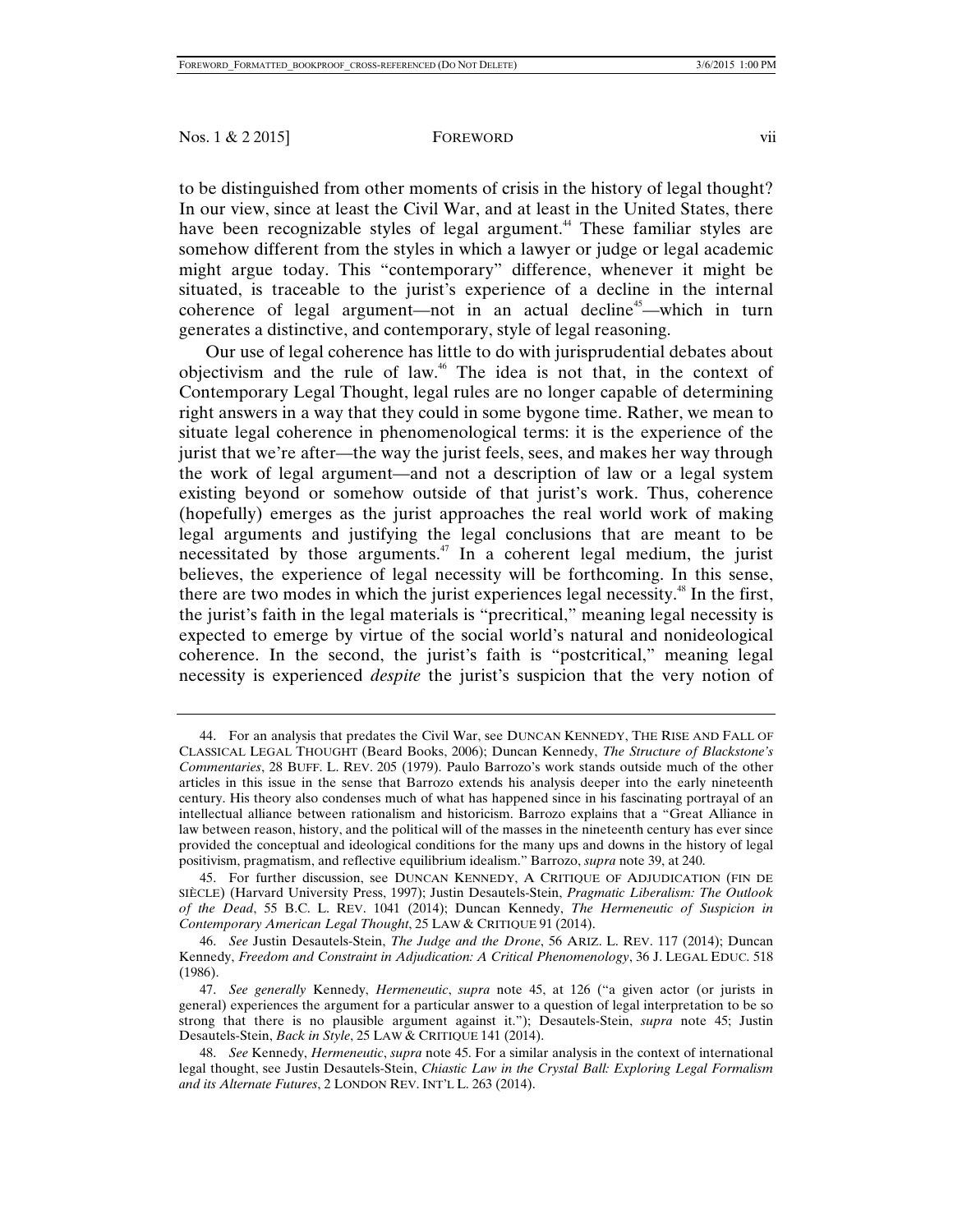necessity is—particularly when it counts—ideologically fraught. Contemporary Legal Thought is of the postcritical type.

But now comes the obvious question: If we concede that the speaker of Contemporary Legal Thought is somehow attentive to ideological error while at the very same time is nevertheless committed to the experience of legal necessity in her *own* work, how might one account for such a situation? And further, if Contemporary Legal Thought actually is a widespread phenomenon, why don't we know about this collective crisis of legal identity? It's a good question. Here are two possible explanations.

For Duncan, the social psychology of Contemporary Legal Thought is helpfully characterized as a type of "projective identification."<sup>49</sup> This is a mechanism whereby an individual projects an inner conflict onto others, and in the process of condemnation, the accuser absolves oneself of the conflict. In some cases, this experience is fairly conscious, though it isn't necessarily devious. For example, some jurists recognize the experience of being handed a legal assignment only to find at the end of it that they have been unable to personally establish a moment of legal necessity. Time has run out, you have to produce an answer, and yet, you're not convinced. Nevertheless, the client or supervisor needs your direction, so you steadily convince yourself that one of the possible routes is the necessary route. But which route will that be? Good chance it will be the more ideologically acceptable one.

Or consider another familiar example, where an assignment leaves open the question of whether to devote a lot or a little of resources to countering a legal rule of first impression. The question of how much to expend in the work is often a measure of time and will, or, to put it differently, the question of how we approach a legal question has much to do with our choice of work path. And the choice of work path is hardly neutral. But in the day-to-day explanations to supervisors and clients, our justifications for how we conducted the research will surely be dressed as entirely neutral.

The process of projective identification kicks in as a way of stabilizing these apparently contradictory sensibilities. As we mentioned above, in the context of Contemporary Legal Thought a jurist is more critically self-aware than at any point in American legal history. With this awareness, the experience of legal necessity (and an attendant faithlessness in legal coherence) becomes amazingly expensive. But we want coherence, and in order to get it, legal consciousness limits the solvent of critique to others, and resurrects the possibility of legal necessity for the self through the process of projective identification. It is important to emphasize, however, that this isn't merely a case of easy selfdeception. In the contemporary mode, the jurist is "postcritical," where "ontological instability is denied: in the actor's case felt necessity is real necessity, and in the other's case, claimed necessity is mere error."50 It isn't the

<sup>49</sup>*. See* Kennedy, *Hermeneutic*, *supra* note 45, at 124.

 <sup>50.</sup> *Id.* at 132.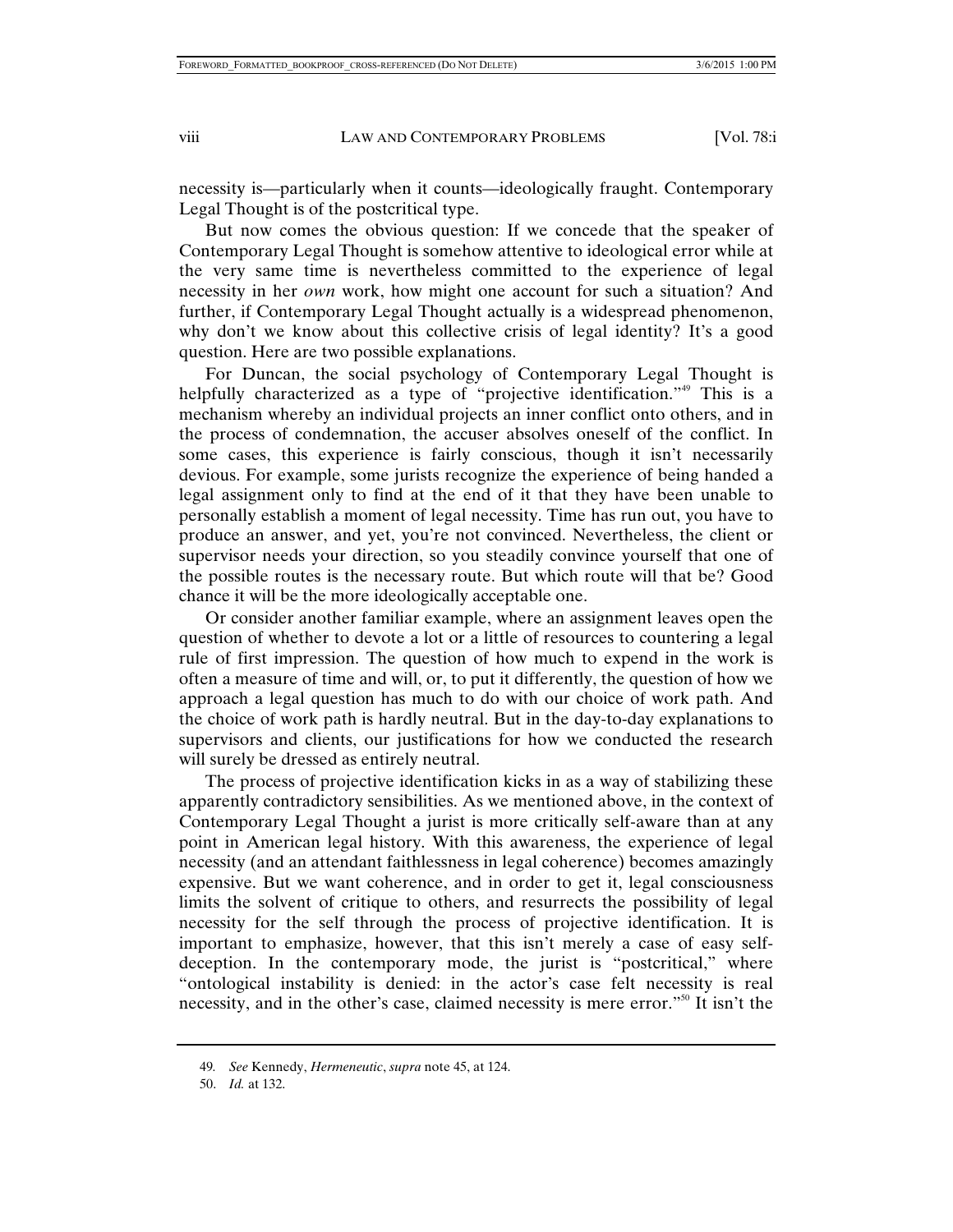contemporary jurist's faith in coherence fighting for supremacy; it is rather the jurist's ineradicable sense of self-doubt endlessly projected elsewhere. And in the process of the projection, the coherence of the legal medium is restored, however chimerically.

For Justin, in contrast, in order to make visible the structure of Contemporary Legal Thought, one must begin by selecting a language-system with which to think about Contemporary Legal Thought. That language-system is "liberal legalism." Next, we can ask: what does a loss of faith in legal coherence mean in the context of liberal legalism (i.e. loss of faith in what exactly)? For contemporary legal thinkers, it is a loss of faith in the ability of liberal legalism's prior grammars to "get the job done." This phrase is purposefully vague, but powerfully effective in capturing what is so distinctive about Contemporary Legal Thought. In this view, Contemporary Legal Thought is best understood as an encounter between liberal legalism (and its discredited modes of legal reasoning) and the "everyday workability" of legal pragmatism.<sup>51</sup> Legal pragmatism is easy to misunderstand for the reason that it is associated with so many different kinds of pragmatism. It has only the barest of connections with the philosophical pragmatism conjured up by William James, John Dewey, or Richard Rorty, and has much more in common with what Tom Grey has called "freestanding" pragmatism.<sup>52</sup> What's more, there are several varieties of legal pragmatism, as represented in the contrasting dispositions of Richard Posner and William Simon. Despite the cacophony, it is the freestanding "get the job done" pragmatism that dominates the field, and which is relevant here.

As mentioned above, Contemporary Legal Thought is postcritical in the sense that it comes subsequent to the assaults on the classical and social experiences of legal necessity. The contemporary jurist is a highly sophisticated critic. And yet, the loss of faith experienced by the contemporary jurist isn't in legal coherence writ large; it is a loss of faith only in the classical and social experiences of legal necessity. The contemporary jurist, in this view, is *deeply* faithful—a believer in the likelihood of successfully oscillating between zombified modes of legal reasoning. At first glance, such faith makes no sense at all. If the contemporary jurist is truly postcritical, how does she have faith in modes of reasoning that have been so relentlessly subject to critique? Again, it isn't these modes of reasoning that are the object of her faith, since she knows of the abuse of formal deduction as well as the abuse of social conceptualism it is at the altar of eclectic problem-solving and towards the glory of ad hoc rightness that the contemporary jurist worships. It is pragmatism itself, threaded in the grammar of liberal legalism, that both hides the specter of legal incoherence and enlivens the jurist to the experience of legal necessity. In this sense, the structure of Contemporary Legal Thought hides in the everyday

 <sup>51.</sup> *Id.*

 <sup>52.</sup> *See* Thomas Grey, *Freestanding Legal Pragmatism*, 18 CARDOZO L. REV. 21 (1996).